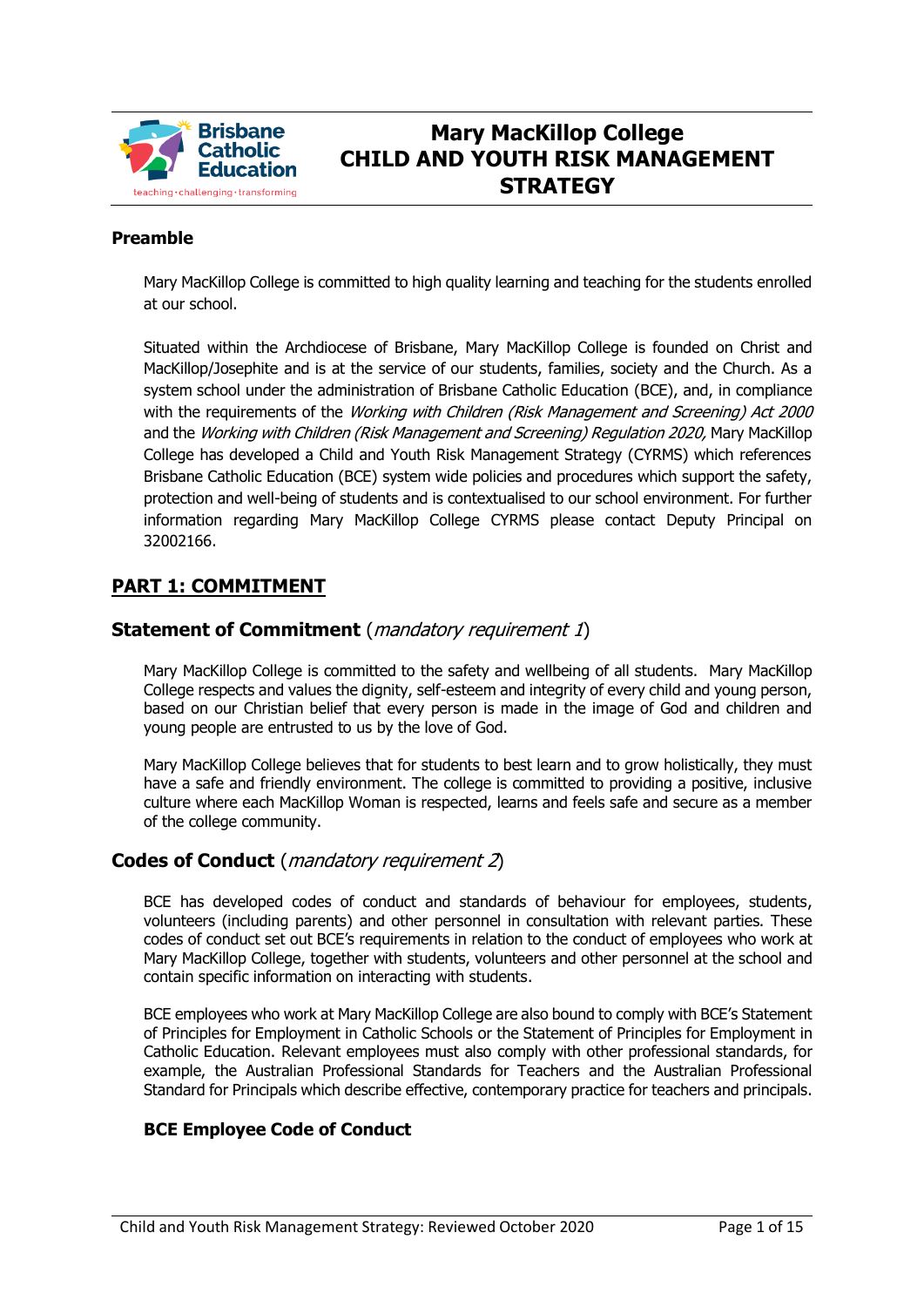The Catholic Education Archdiocese of Brisbane [Code of Conduct](http://www.bne.catholic.edu.au/bce-employment/new-employee-and-staff-benefits/Onboarding/BCE%20Code%20of%20Conduct.pdf) (Code of Conduct) sets out the standard of behaviour required of employees of BCE in the performance of their duties at Mary MacKillop College. All BCE employees must comply with the Code of Conduct, including employees employed on a temporary, casual, fixed term or continuing basis.

The Code of Conduct states that BCE employees must act appropriately and professionally at all times in their interactions with students and observe appropriate boundaries, behaviour and contact with students. In addition, the Code of Conduct covers employees' duties in relation to risk management and duty of care obligations to students.

The Code of Conduct is on BCE's Public Website and Intranet, Spire. The Principal at Mary MacKillop College is required to monitor completion of the online Code of Conduct training for school employees at the time of induction for all new employees and annually for all other employees.

### **Student Behaviour Support Policy**

Mary MacKillop College has developed a Student Behaviour Support Plan for the school, known as Mary MacKillop College Student Behaviour Support Policy in consultation with all groups in the school community and in accordance with BCE's Student Behaviour Support policy and procedure. The Student Behaviour Support Plan is based upon a whole school positive behaviour for learning approach to support student behaviour in the school environment.

Mary MacKillop College's Student Behaviour Support Plan reflects the shared values and expectations of the school regarding student behaviour support and encourages a supportive Catholic school environment. The Student Behaviour Support Plan includes a student code of behaviour and information on formal sanctions and prevention and responding to bullying and harassment, guided by BCE's Student Behaviour Support policy and procedure. The Student Behaviour Support Plan is readily accessible to students and parents and is uploaded on Mary MacKillop College's Website [link here.](http://www.mmc.qld.edu.au/bce-policies/Policy%20Documents/MMC%20Student%20Behaviour%20Support%20Policy.pdf)

Our school uses BCE's *Engage Student Support System* to track the behaviour of students and proactively support students' behaviour through data-based decision making. Our school is required to use the *Engage Student Support System* to document bullying/harassment incidents, drug related incidents, weapons incidents and all suspensions (both in school and out) for a period of one day or more. Schools are required to note a part time suspension on the student's school file.

### **Volunteer and Other Personnel Code of Conduct and Registration**

BCE has developed a Volunteer and Other Personnel Code of Conduct which outlines the standard of behaviour which is required of volunteers (including parents) and other personnel in their activities in the school, including the need to think and act safely and treat students and employees with respect.

Mary MacKillop College takes the following actions to ensure that the BCE Volunteer and Other Personnel Code of Conduct is implemented in the school community:

- all volunteers and other personnel are able to access a copy of the Volunteer and Other Personnel Code of Conduct on BCE's public website;
- all volunteers and other personnel are required to comply with the Volunteer and Other Personnel Code of Conduct to continue their voluntary/professional engagement at the school;
- all volunteers and other personnel have completed Student Protection and Code of Conduct Training for Volunteers and Other Personnel via the online training module Volunteers/Other Personnel Training located on the BCE public website; and
- all volunteers and other personnel complete and sign the Volunteer and Other Personnel Register form. The form requires a volunteer to declare that they are not: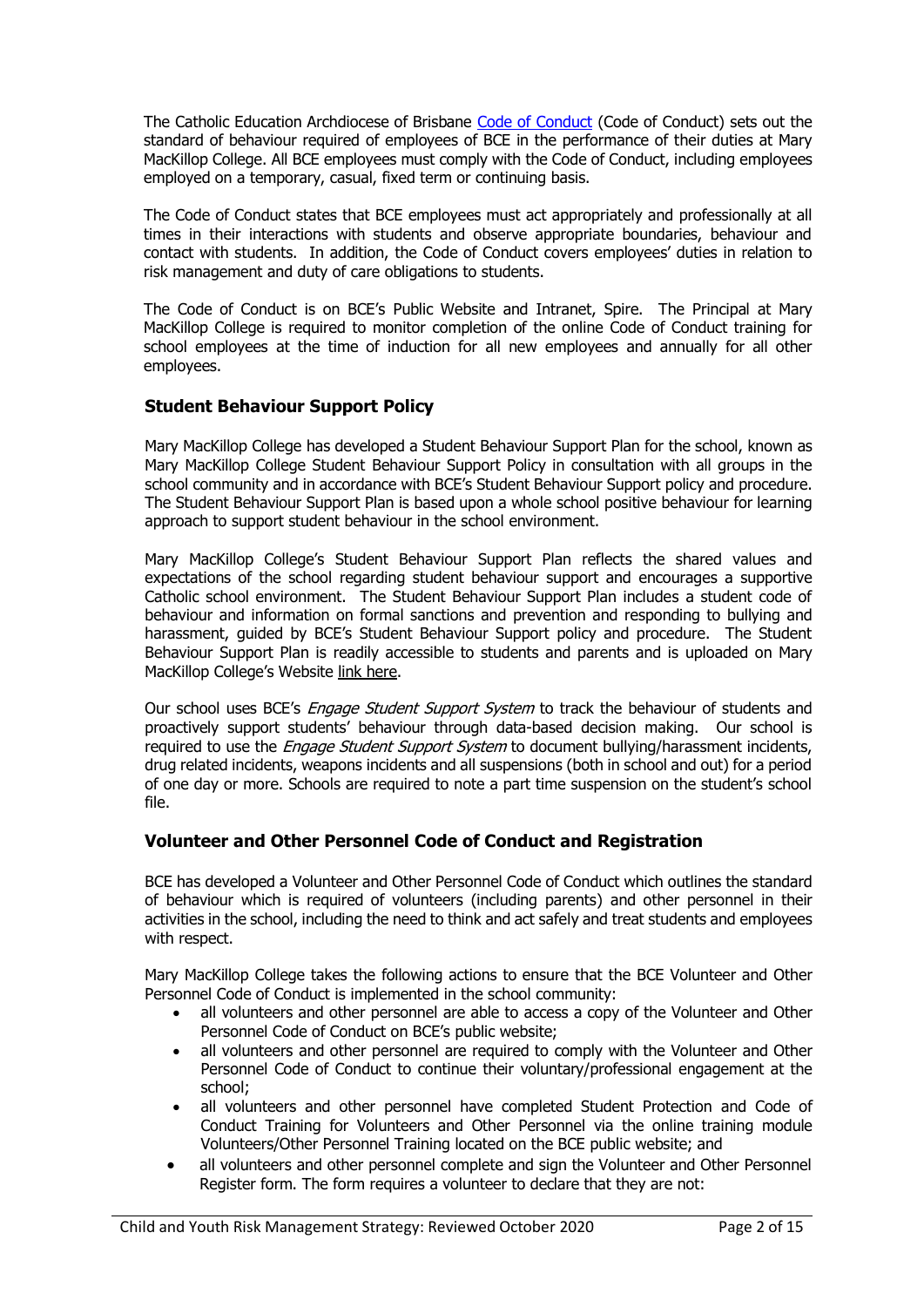- $\circ$  A negative notice holder disqualified from holding a blue card under the Working with Children Act (Risk Management and Screening) Act 2000
- $\circ$  A person with a current suspended blue card under the provisions of the Working with Children Act (Risk Management and Screening) Act 2000
- o A disqualified person within the meaning of the Working with Children Act (Risk Management and Screening) Act 2000
- $\circ$  A person with a charge for a disqualifying offence within the meaning of Working with Children Act (Risk Management and Screening) Act 2000.

#### **COVID 19 and Alternative Education Provision (AEP)**

Mary MacKillop College responded to the challenges resulting from the global pandemic, implementing government and BCE guidelines and resources to promote the safety and wellbeing of students in relation to both COVID-19 and the implementation of AEP.

The school based Critical Management Incident Team implemented the following local protocols

- Posters promoting Healthy Hygiene
- Details in students and staffannouncements (below)
- $\triangleright$  Please pay special attention to health and hygiene requirements at school and elsewhere to keep us all safe.
- $\triangleright$  Do not come to school if you are sick. Parents/carers will be asked to collect your daughter from school immediately if she becomes unwell.
- $\triangleright$  If you or a family member develops flu like symptoms, please:
	- o Stay at home
	- o Avoid contact with others such as touching, kissing or hugging
	- o Keep your distance
	- o See a doctor or contact 13 HEALTH (13 43 25 84) immediately
	- o Seek medical advice if your child/other has other underlying medical conditions
	- o Call ahead to the medical centre or doctor's surgery, advising of symptoms.
	- $\circ$  Further advice and information about the coronavirus is available on the Queensland [Government Health](http://conditions.health.qld.gov.au/HealthCondition/condition/14/217/838/novel-coronavirus) and [Federal Government Health](https://www.health.gov.au/news/health-alerts/novel-coronavirus-2019-ncov-health-alert) websites.
- ➢ No sharing of food or drinks including water bottles.
- $\triangleright$  No sharing of class equipment especially writing equipment pencils, pens, devices etc.
- $\triangleright$  Regularly wash and sanitise hands, including before and after eating, and after going to the toilet. Take note of reminders posted around the college and elsewhere.
- $\triangleright$  Do not touch your face.
- $\triangleright$  Cover coughs and sneezes with a tissue of the inside of the elbow. Dispose of tissue immediately in bin.
- $\triangleright$  Avoid unnecessary contact with others including shaking hands and high fives. Nods, waves and smiles are welcome in abundance!
- Physical Distancing reminders markers on the ground in high traffic areas.
- Staggered lunchbreaks.
- Promoting the message that if sick/stay home
- Allocating Teachers to individual rooms to avoid Teacher movement.
- Staff work spaces were compliant with  $1:4m^2$  or were 1.5m apart.
- The abundant provision of hand sanitiser and antibacterial wipes.
- Intensified cleaning regime of the College touch points, monthly fogging of all spaces.
- Reduced the density of seating spaces in staff eating spaces and lounge.
- Set up additional lunch preparation spaces (e.g. microwaves/tea/coffee) to reduce density of traffic.

The following are examples of resources, protocols and management practices developed and implemented at Mary MacKillop College: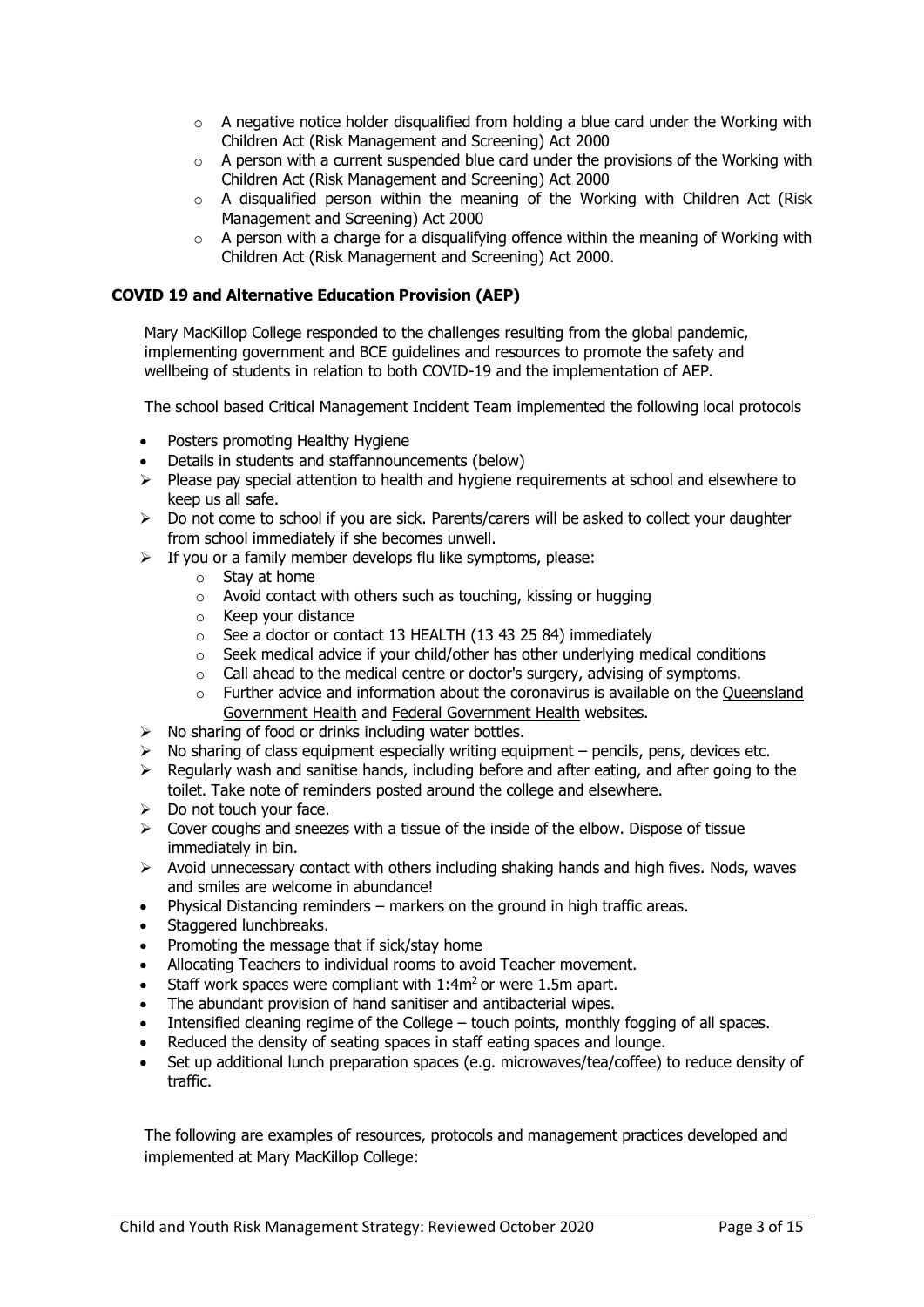- scripts for newsletters, portals and websites about student, staff and parent well-being
- Microsoft Teams was established as the platform used to facilitate AEP, including home based learning, and to build collaboration and connection providing alternative facilitation of liturgies, staff meetings, assemblies and school tours.
- COVID specific and other mental health resources sent to all schools for distribution to all students and parents/guardians
- BCE and local message of hope shared with college community
- Regular checks with students and families participating in AEP
- Revised protocols for guidance counsellor during AEP
- visitors, parents and contractors to site were restricted access with special sign in procedures and declaration forms.
- new guidelines provided to staff and guidance counsellor in relation to engaging with students and managing disclosures and student protection matters
- vulnerable students invited to attend schools onsite even if not in 'Essential worker' category.
- development of a COVID  $19$  school critical incident plan including standing up a school based critical incident teams and the development of specific scenario planning and risk management
- international and interstate travel was ceased for camps and excursions
- excursions and camps are required to have site specific and school specific COVID 19 plans.
- Many events were cancelled or re-scheduled, re-imagined with COVID safe protocols.
- Virtual/pre-recorded assemblies/liturgies.
- Mary MacKillop Coronavirus Plan developed to connect and support families, staff and students. The Tuckshop provided meals for families affected by COVID.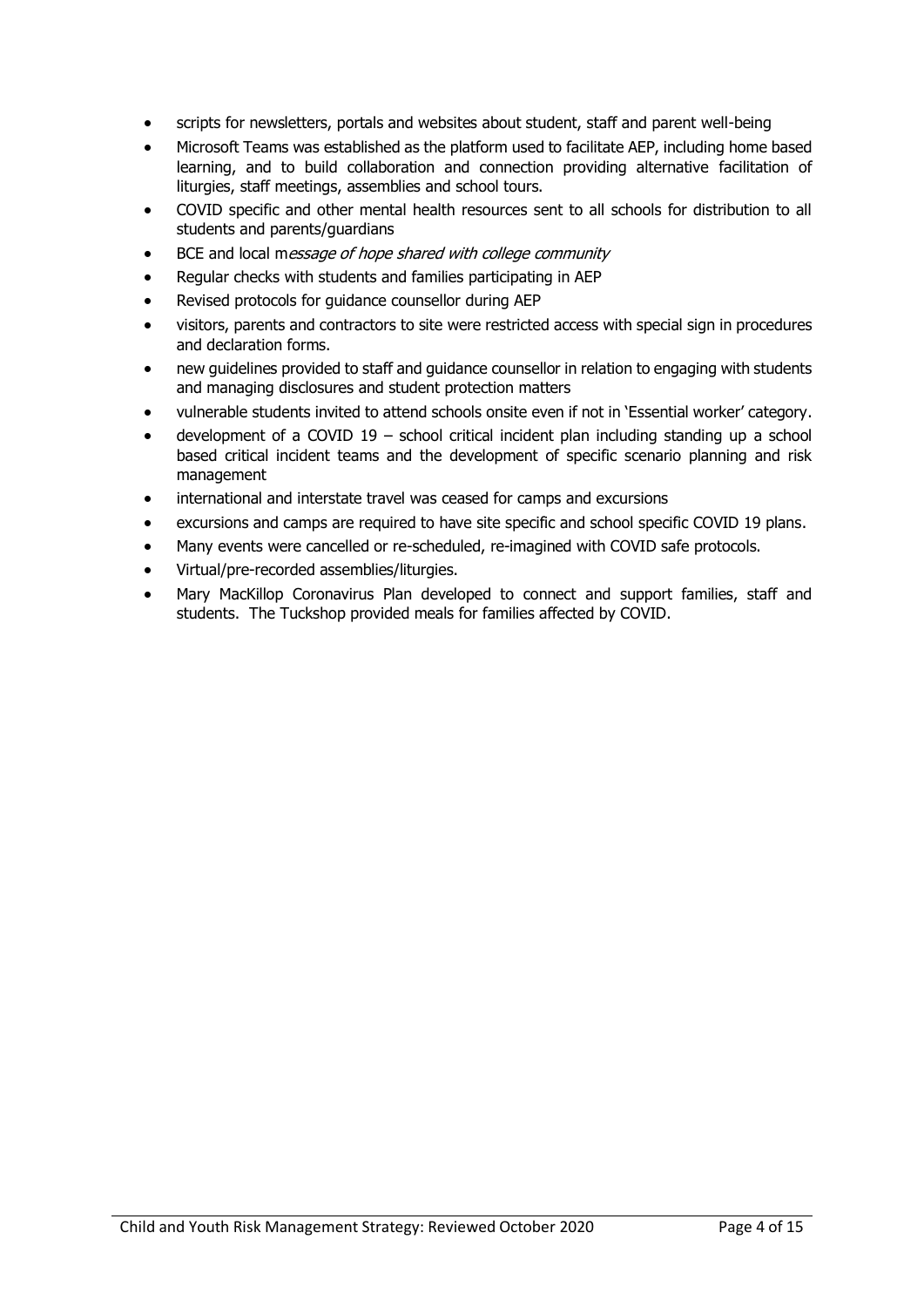# **PART 2 - CAPABILITY**

# **Procedures for recruiting, selecting, training and managing employees that enhance the safety and wellbeing of children and young people and the protection of children and young people from harm** (*mandatory requirement 3*)

### **Recruitment and selection**

Mary MacKillop College recruits and selects employees who work with students in the school who are appropriately qualified and suitable for working with children and young people.

Mary MacKillop College is responsible for employee recruitment, selection, training and management of employees in the school in partnership with personnel from the BCE office.

Principals and employees involved in staff recruitment, selection, training and management of employees at the school must comply with the relevant BCE policies which are published on the BCE Intranet, Spire and include:

- Recruitment, Selection and Appointment of Teachers procedure
- Recruitment, Selection and Appointment of Brisbane Catholic Education Office Staff
- Recruitment, Selection and Appointment of Middle Leaders
- Recruitment, Selection and Appointment of Primary Learning Leaders
- Recruitment, Selection and Appointment (Acting Senior Leadership Positions in Schools)
- Recruitment, Selection and Appointment of  $P 12$  Heads
- Recruitment, Selection and Appointment of DPs, APs and APREs
- Recruitment, Selection and Appointment of Principals.

In advertising new positions for the school, the advertisement states that "This position involves working with children. The appointment of a successful applicant will be subject to satisfactory employment screening for child related employment in accordance with the law".

Mary MacKillop College adheres to the requirements of BCE's policies and procedures in relation to employment which are contained in the Working with Children (Risk Management and Screening) Act 2000, Working with Children (Risk Management and Screening) Regulation 2020, Education (Accreditation of Non-State Schools) Act and Regulation 2017, and the Education (Queensland College of Teachers) Act 2005 when engaging employees.

All non-teaching employees working at Mary MacKillop College are required to comply with the BCE Working with Children Check (Blue Card Screening) Procedure. All non-teaching employees, volunteers and trainee students who work with students and who require a Working with Children Card (Positive Notice blue card) under the Working with Children (Risk Management and Screening) Act 2000, are required to obtain a Working with Children Card (Positive Notice blue card) and keep it current. All teachers must produce evidence of current teacher registration with the Queensland College of Teachers (QCT) before they commence work at Mary MacKillop College.

#### **Training and Management of Employees**

The Principal is required by BCE to ensure that all new BCE employees at Mary MacKillop College are provided with induction training on the school's processes and procedures, the values and expectations of BCE and the standard of behaviour required of employees in their interactions with students, to support BCE and Mary MacKillop College to provide an environment that is safe and supportive for students.

All staff at Mary MacKillop College must complete mandatory online training in BCE's Student Protection Processes, annually. Student protection training covers BCE's requirements under the Student Protection Processes in relation to reporting by employees of suspicions or allegations of:

sexual abuse/likely sexual abuse of students;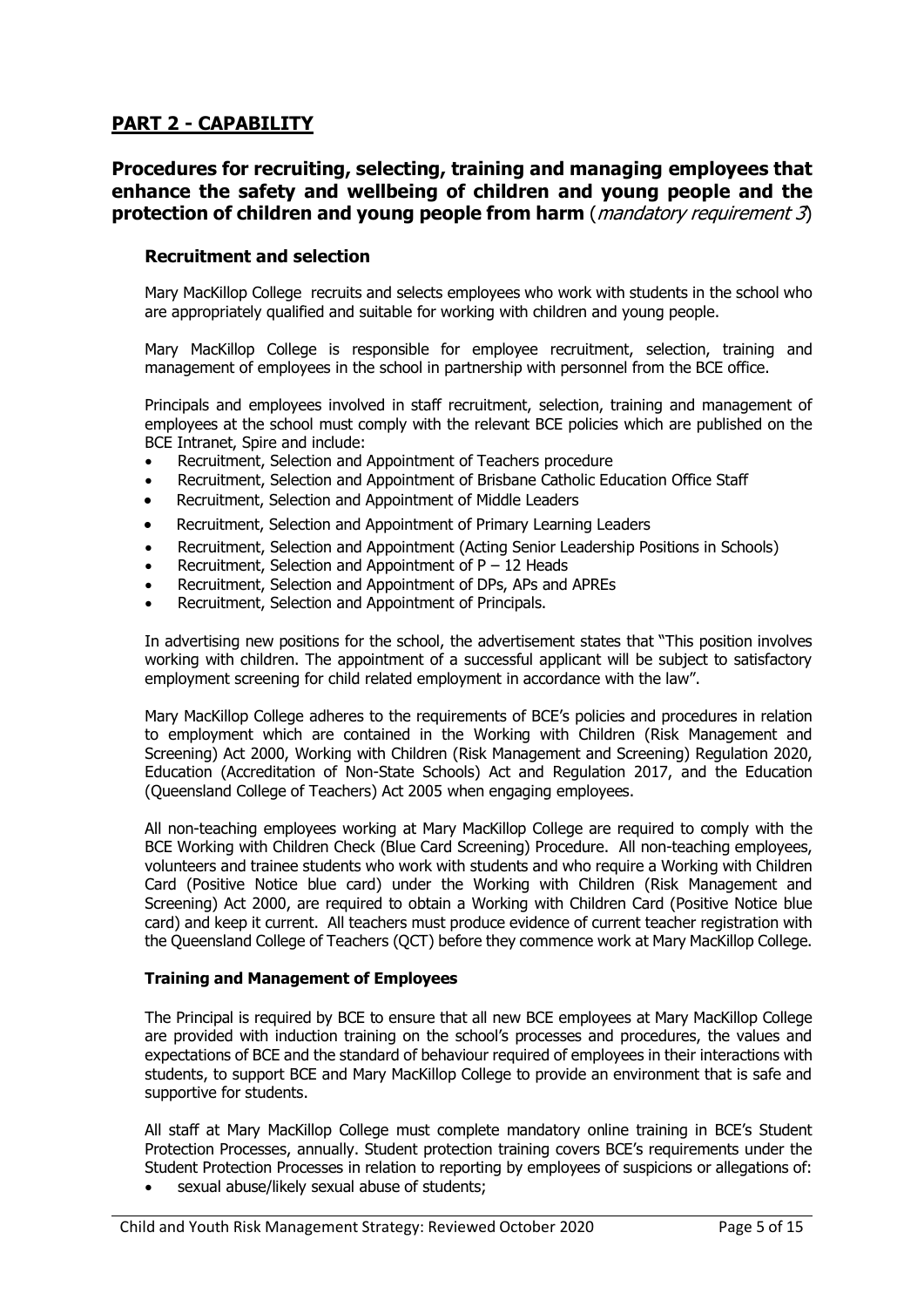- harm or risk of harm to students caused by physical abuse, sexual abuse, emotional abuse or neglect; and
- inappropriate behaviour of staff towards students.

This training provides employees at Mary MacKillop College with skills to effectively respond to and report suspicions or allegations of abuse or harm, as required by law. New employees must complete this training prior to commencing work with students at the school. In addition, mandatory induction training is provided for the school's newly appointed Student Protection Contacts and refresher (every 2 years) and advanced skills (every 4 years) training to upskill the Student Protection Contacts in receiving and managing disclosures from students.

Additional on-going training is provided by BCE and employees at the school are encouraged to attend. BCE has a dedicated Organisational Development Team which co-ordinates professional learning opportunities for BCE employees to enable BCE employees to enhance their professional or personal knowledge and skills. Mary MacKillop College encourages its staff to attend professional learning courses. Many of the courses offered to employees relate to the safety and wellbeing of students. For example, courses are offered from time to time on bullying in schools, behaviour management of students, students at risk of harm and students with special needs.

Mandatory Privacy training is undertaken by all employees annually as part of a suite of core compliance courses.

Where there is a complaint or allegation in relation to an employee of inappropriate behaviour, unsatisfactory performance or misconduct, the Principal will take all appropriate management action, which may include requiring employees to undertake additional training or mentoring, reinforcing BCE's and the school's expectations or disciplinary action. The Staff Complaints Management procedure and Staff Misconduct procedure set out a clear and consistent process for handling complaints and allegations of misconduct.

BCE provides the Employee Assistance program which offers free and confidential counselling to employees at the school who require support.

BCE promotes the capacity of employees to contribute to the mission of our organisation through ongoing professional development and professional learning. The BCE Performance and Development policy and Planning and Performance Framework guide individual performance and development which is undertaken at all levels throughout the organisation. The Leadership Capability Framework articulates the requirements for BCE employees to model and promote a culture where student protection is the responsibility of everyone.

### **Other BCE Support for Student Wellbeing**

Mary MacKillop College recognises that students learn best in school environments in which they feel safe, both physically and emotionally. BCE has developed a number of policies, processes and resources to support the pastoral care and wellbeing of students at Mary MacKillop College. These are readily accessible to BCE employees on BCE's Intranet, Spire. The Principal at Mary MacKillop College provides informal training, from time to time, at staff meetings and 'in service' days, so that employees at the school are aware of these policies.

Example policies and processes include:

- Student Wellbeing policy
- Student Diversity and Inclusion policy
- School Uniform policy
- Pastoral Care and Student Wellbeing Position and statements
- Students in out-of-home-care (OHCC)
- Natural Disasters
- Critical Incidents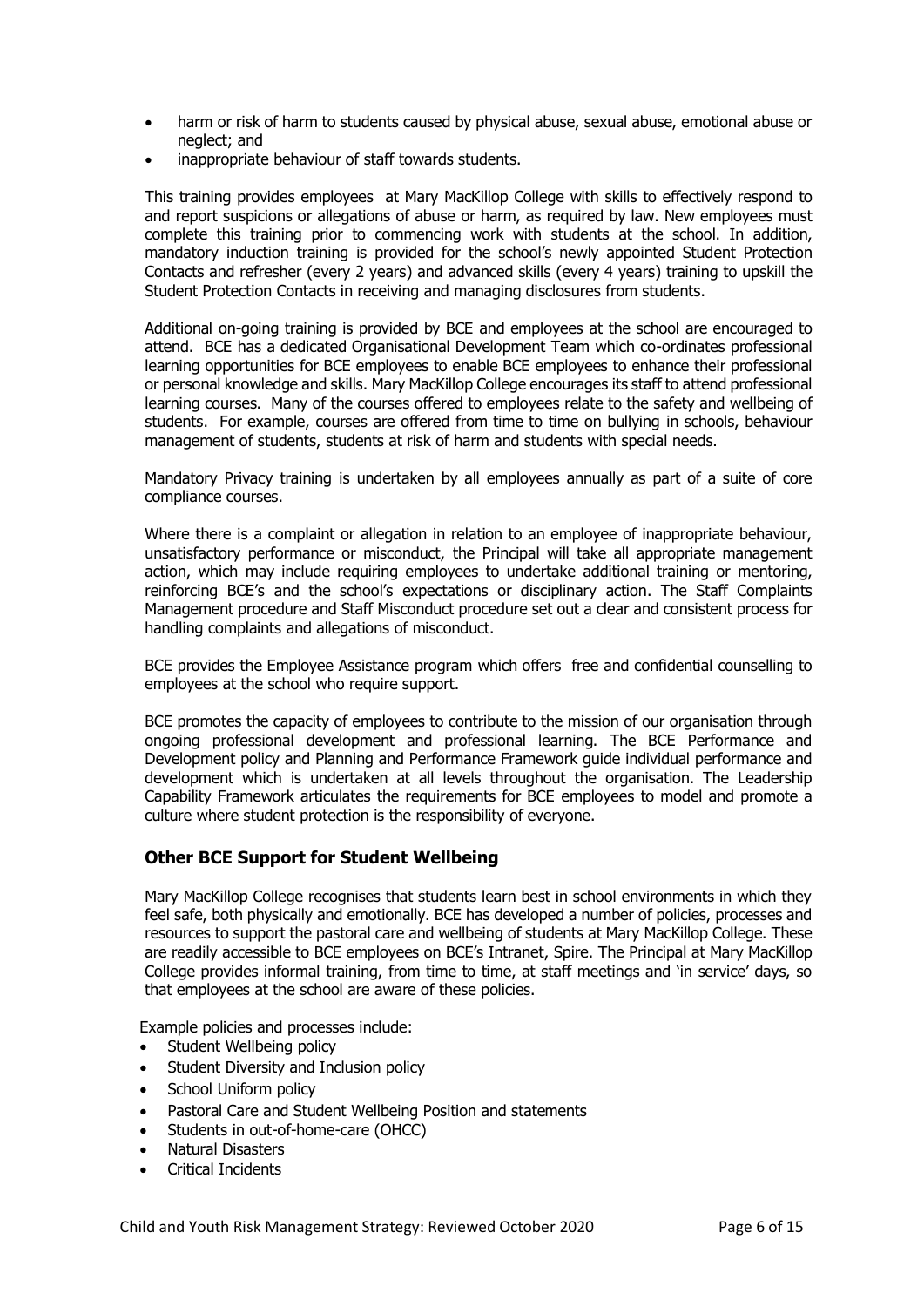- Catholic Perspectives across the Curriculum
- Preventing and Responding to Student Bullying and Harassment policy and procedure
- Alcohol and other Drug related incidents procedure
- Exclusion procedure
- Detention procedure
- Suspension procedure
- Negotiated change of school procedure
- Physical Interventions procedure
- Police Interventions in Schools procedure
- Weapons in Schools procedure
- Manual Handling of Students procedure
- Suicide Intervention Prevention and Postvention
- Students with Disability
- Student Attendance policy and procedure
- Management of actual or perceived aggression (MAPA)
- Positive Behaviour for Learning (PB4L)
- Social Media policy
- Student Behaviour Support policy and procedures and the template for the School Behaviour Support plan
- Guidelines for informed consent
- GC Management of Confidential Information procedure
- Engage Strategy including attendance, family engagement, equitable outcomes, positive behaviour for learning, mental health and wellbeing and engaged learners
- Transitions career development P-12
- Youth Support Coordinator Initiative (YSCI)
- Students with disability processes, guidelines and resources.

BCE has a Student Wellbeing Team which supports Mary MacKillop College in the pastoral care and wellbeing of students at the school and develops strategies, policies and procedures to assist the school and students. Mary MacKillop College employs a School Guidance Counsellor to work with students, parents and employees and provide pastoral care, personal safety strategies, support for marginalised students and support for students who may be at risk of being harmed.

BCE has a number of university partnerships which may provide additional psychological services to students and their families together with professional learning for employees regarding a Catholic perspective on relationships and sexuality education.

# **PART 3 - CONCERNS**

# **Policies and procedures for handling disclosures or suspicions of harm**

(mandatory requirement 4)

### **Student Protection Processes**

BCE's [Student Protection Processes](http://www.bne.catholic.edu.au/students-parents/student-protection/Documents/StudentProtectionProcesses.pdf) provide a process for all employees who work at Mary MacKillop College to recognise, respond and report allegations or suspicions of:

- sexual abuse/likely sexual abuse of students;
- harm or risk of harm to students caused by physical abuse, sexual abuse, emotional abuse or neglect; and
- inappropriate behaviour of staff towards students.

The Student Protection Processes have been developed in accordance with the requirements of the *Education (Accreditation of Non-State Schools) Act* and *Regulation 2017*, the *Education* (General Provisions) Act 2006 and Regulation 2017, the Working with Children (Risk Management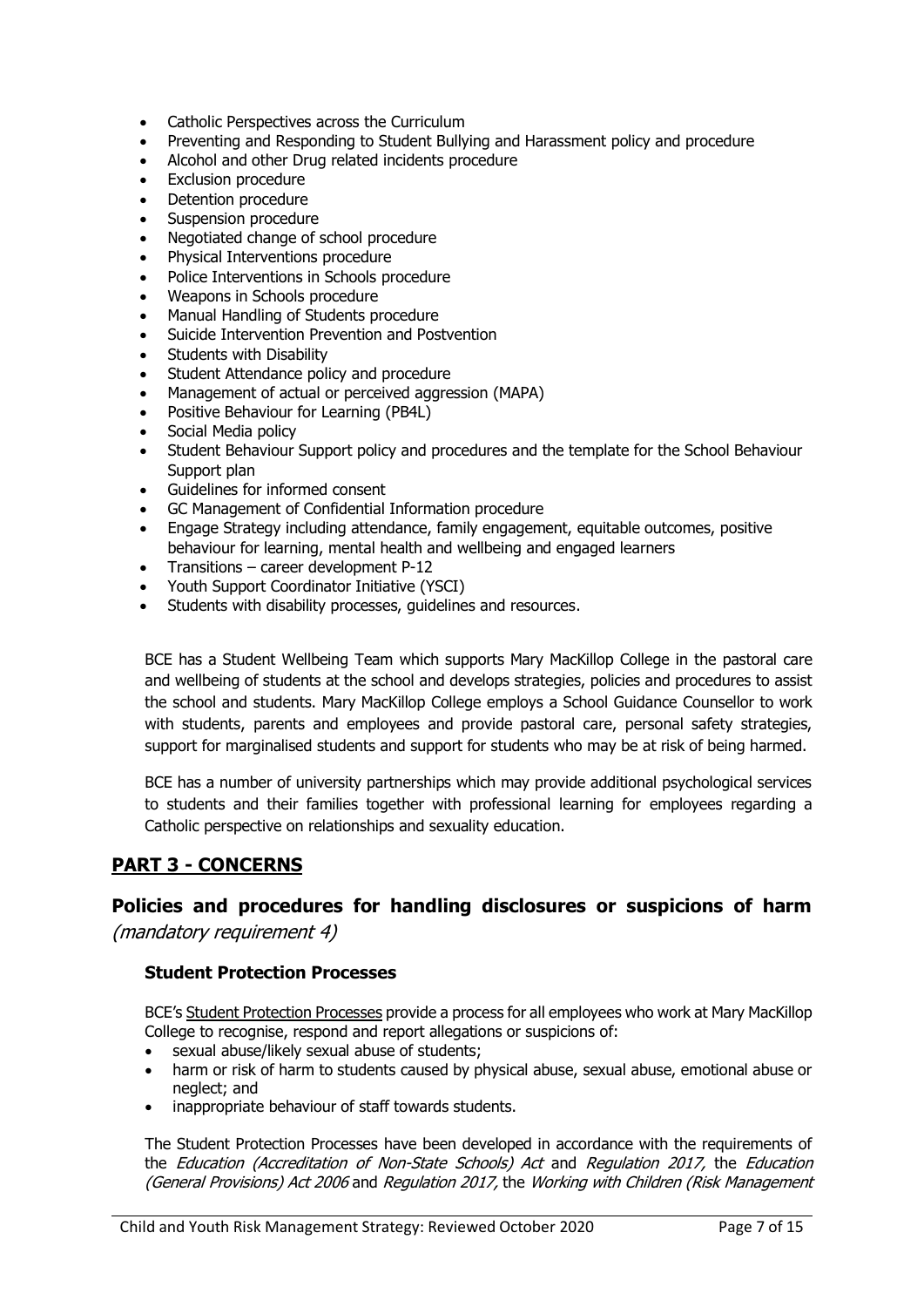and Screening) Act 2000 and Working with Children (Risk Management and Screening) Regulation 2020, the Child Protection Act 1999 and the Education (Queensland College of Teachers) Act 2005. The Student Protection Processes Catholic Education Archdiocese of Brisbane document is reviewed and republished in keeping with the Queensland Catholic Education Commission template that was developed in collaboration with BCE and other Catholic employing authorities. The BCE processes are approved by the Non-State Schools Accreditation Board.

The Student Protection Processes are also underpinned by the Brisbane Catholic Education Student Protection Policy (2020) and complement the procedures developed by the National Committee for Professional Standards entitled Towards Healing – Principles and Procedures in Responding to Complaints of Abuse Against Personnel of the Catholic Church in Australia (2010) and the document titled *Integrity in the Service of the Church (September 2011)*. The Student Protection Processes satisfy relevant requirements under the National Catholic Safeguarding Standards.

Reports are made to the Queensland Police Service in relation to allegations or reasonable suspicions of sexual abuse/likely sexual abuse of a student or to the Department of Child Safety, Youth and Women for harm/risk of harm to a student caused by sexual abuse, physical abuse, emotional abuse or neglect. If a report is made in relation to inappropriate behaviour of a staff member towards a student, that report will be handled by the Principal, with support from BCE's Professional Standards and Student Protection Team.

All school-based employees must complete mandatory on-line training on BCE's Student Protection Processes annually. The Principal must ensure that all employees are student protection training compliant.

The Student Protection Processes are readily available for employees, parents, students and carers and Mary MacKillop College has the link to the Student Protection Processes on our school website. Our school has a local school-based flowchart to ensure all employees understand how a student protection concern is to be communicated and managed in accordance with the Student Protection Processes.

BCE has processes to enable employees at Mary MacKillop College to complete online a Record of Concern about any student protection concerns, including allegations or suspicions of sexual abuse or likely sexual abuse of a student, harm or risk of harm to a student or inappropriate behaviour of a staff member towards a student, using the BCE Student Protection Case Management System. This system also facilitates electronic submission of student protection reports to the relevant state authority.

BCE has developed a complaints procedure to enable parents or students at Mary MacKillop College to make a complaint that the school has not complied with the Student Protection Processes. Parents or students may make a complaint via the Record of Complaint about Non-Compliance with BCE's Student Protection Processes located on BCE's public website. BCE provides assistance to handle these complaints in accordance with BCE's Procedure for Handling Complaints about Non-Compliance with BCE's Student Protection Processes.

BCE undertakes a system review for serious breaches of policy, including to identify any system improvement to policy, procedure or training and address any additional training requirements for individuals.

# **School Student Protection Contacts**

In accordance with the *Education (Accreditation of Non-State Schools) Regulation 2017*, Mary MacKillop College has three stated staff members to whom a student can report behaviour of another staff member that the student considers is inappropriate.

The Principal is a Student Protection Contact at the school. The other Student Protection Contacts are staff members at the school. The role of the Student Protection Contact is to receive complaints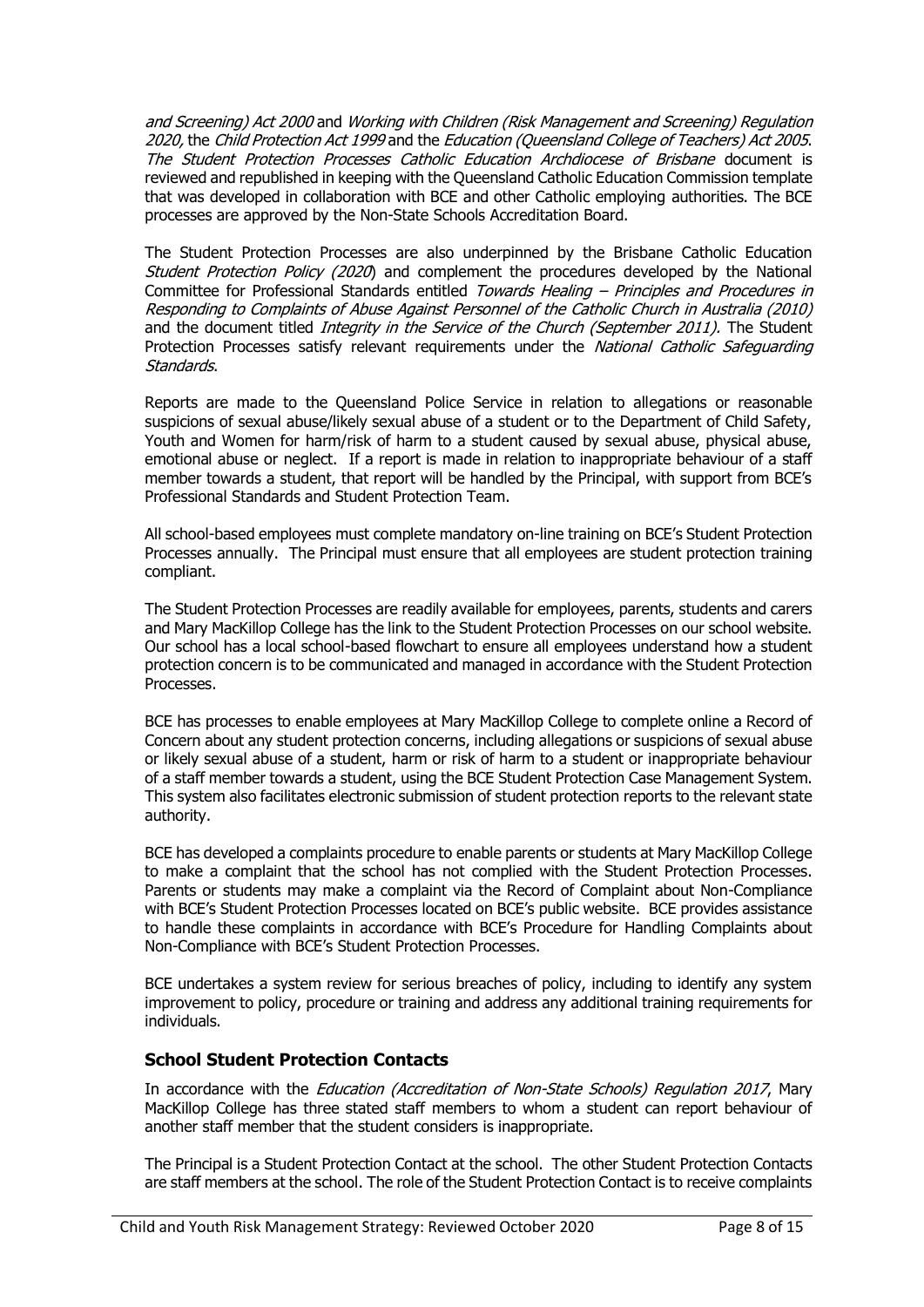and allegations from staff and students and to make or assist staff to make all reports as outlined in BCE's Student Protection Processes. The identity of the Mary MacKillop College Student Protection Contacts is made known to employees, students, volunteers and parents by publishing their details on the school's website and for example in school newsletters, on posters in the school and at parent information nights.

Information about the Student Protection Contacts and requirements for their appointment is detailed within the Student Protection Processes.

### **Student Protection Officers**

BCE has a Student Protection Team and Student Protection Officers working in this team are experts in the field of child protection. They all hold a degree in human services (generally social work) and have significant experience working in child protection.

Student Protection Officers assist our school-based employees in assessing sexual abuse and likely sexual abuse and harm caused or at risk of being caused to students by sexual abuse, physical abuse, emotional abuse or neglect. They also offer support and guidance to Mary MacKillop College during and after a student protection intervention, assist with compliance with the Student Protection Processes and develop and facilitate professional learning for employees.

# **A plan for managing breaches of the Child and Youth Risk Management Strategy** (mandatory requirement 5)

BCE and Mary MacKillop College take any breach of the BCE Child and Youth Risk Management Strategy or the Mary MacKillop College Child and Youth Risk Management Strategy seriously. BCE has a Student, Parent and Guardian Complaints Management policy and procedure. Breaches of any aspect of the Strategy may be dealt with as follows:

- if the alleged breach relates to the actions of an employee, this will be managed, as appropriate, in accordance with the BCE Staff Complaints Management procedure, the BCE Staff Misconduct procedure or Unsatisfactory Performance procedure;
- if the alleged breach relates to a report of inappropriate behaviour of a staff member to a student, this will be managed in accordance with the process set out in the Student Protection Processes;
- if the breach relates to a complaint made via the Record of Complaint about Non-Compliance with BCE's Student Protection Processes, that complaint will be dealt with in accordance with the Procedure for Handling Complaints about Non-Compliance with BCE's Student Protection Processes;
- if the breach relates to the actions of a volunteer or other personnel, it will be dealt with similarly to the procedures set out in the Student Protection Processes or complaints procedures, as appropriate; and
- if the breach relates to the action of a contractor this will be managed in accordance with BCE's contract with the contractor.

The actions or inactions which will constitute a breach of individual elements of the Strategy are detailed in the Code of Conduct and the Student Protection Processes. Details regarding management of any breach, including who manages the breach, are contained in the procedures mentioned above. All records are kept confidentially in BCE business information systems.

# **A risk management plan for high risk activities and special events** (mandatory requirement 7)

# **Risk Management Tools**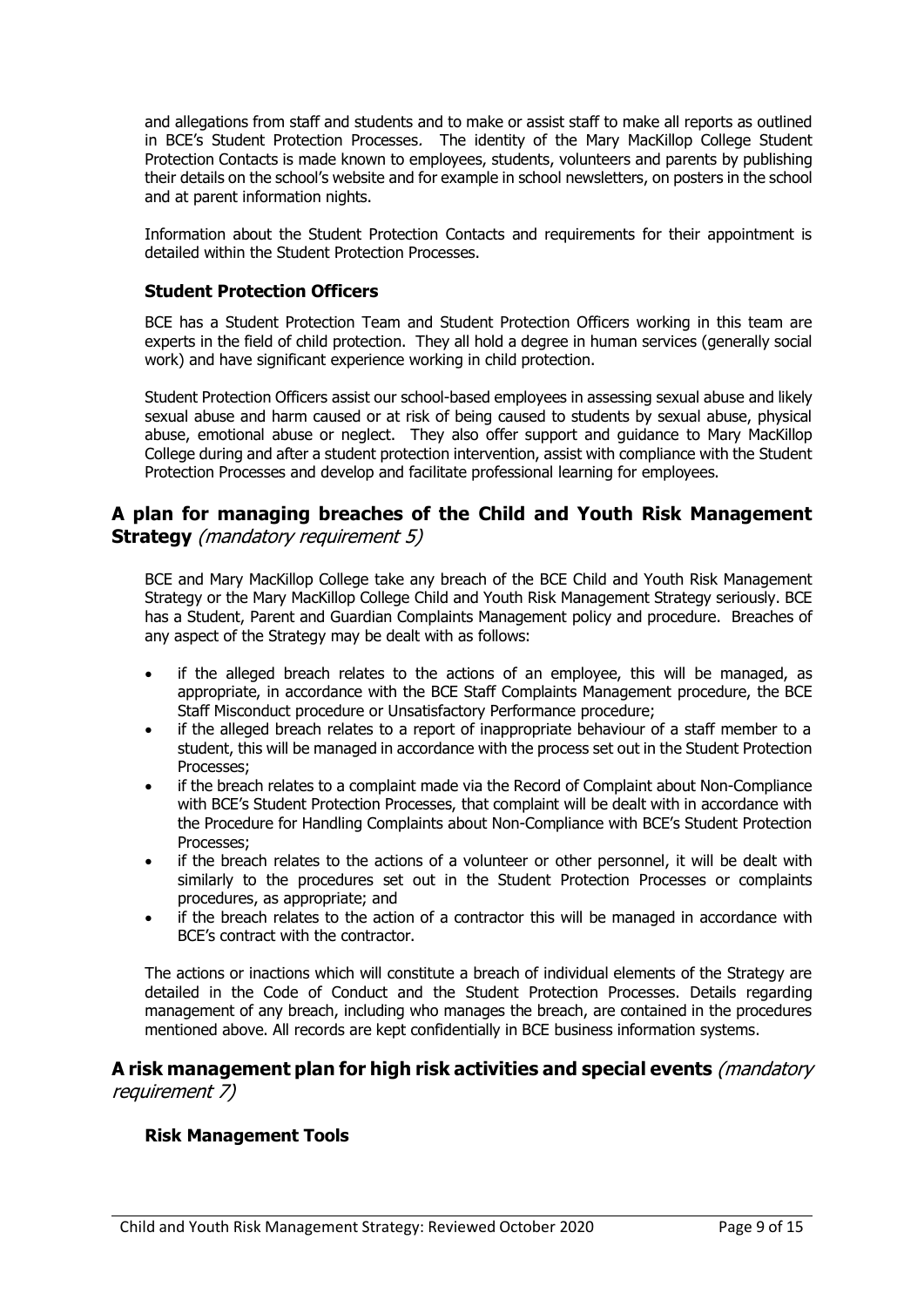Mary MacKillop College considers all curriculum activities in terms of their inherent level of risk. When undertaking a medium or high-risk activity or special event, our school is responsible for identifying potential risks and considering the safety and wellbeing of students and the risk of harm to students**.** 

Mary MacKillop College develops and implements an effective risk management plan to remove or minimise the risk of harm to students. The plan includes risk assessments and risk mitigation which are carried out for all medium or higher risk activities undertaken within the school and all activities undertaken outside of the school. Mary MacKillop College refers to information in relation to risk assessments for various activities and risk assessment tools provided on BCE's Health and Safety Portal on the BCE Intranet, Spire.

The Health and Safety Team at BCE provides support to our school, if requested, to help us carry out risk assessments and develop and implement a risk management plan. In addition, a dedicated Workplace Health and Safety Officer ("WHSO") is employed at Mary MacKillop College (who is required to complete a Certificate 4 in Workplace Health and Safety within 12 months of commencing the role). The WHSO's role is to co-ordinate risk assessments at our school and support the Principal in carrying out the health and safety responsibilities under legislation. BCE provides training and updates to the WHSO.

BCE has developed a Contractor Induction Manual to give contractors information on BCE's Workplace Health and Safety Contractor Management System at BCE schools, so that contractors working at Mary MacKillop College play their role in maintaining a safe environment for students.

### **Risk Management for Excursions and Fetes**

The Principal is responsible for approving all excursions. The Principal has reference to BCE forms and fact sheets to assist in identifying, assessing and managing risks associated with excursions, for example, the Excursion Safety Procedure, and Excursion and Incursion Risk Assessment Guideline, an OH & S Fact Sheet: Excursions, OH & S Standard - Risk Management Form and the Risk Assessment Template Form. The Principal completes the Risk Assessment Template Form prior to each excursion. This form specifies that in carrying out a risk assessment, student protection risks must be assessed and managed.

In developing a high-risk strategy/plan Mary MacKillop College takes the following into consideration.

- Establishes the context of the activity or event including:
	- o the nature of the activity and your objectives in conducting it
	- $\circ$  the environment or location of the activity
	- $\circ$  the stakeholders involved in the activity including children and young people
	- $\circ$  identify the specific risks and identify the control measures that are already in place and whether additional controls are required.
- Addresses the following issues, if relevant:
	- o Transportation
		- o Toileting/change room procedures
		- o Ensuring appropriate supervision of children and ratios of adults to children
		- o Ensuring appropriate supervision of volunteers
		- o A media consent process in relation to photographs
		- o Managing medications and allergies
		- o Managing illness/injury
		- o Emergency/lockdown procedures
		- o Relevant consent forms, including emergency contact details
		- o Procedures or processes applying to visitors
		- o Any risks presented by the physical environment
		- $\circ$  Accommodation and supervision requirements.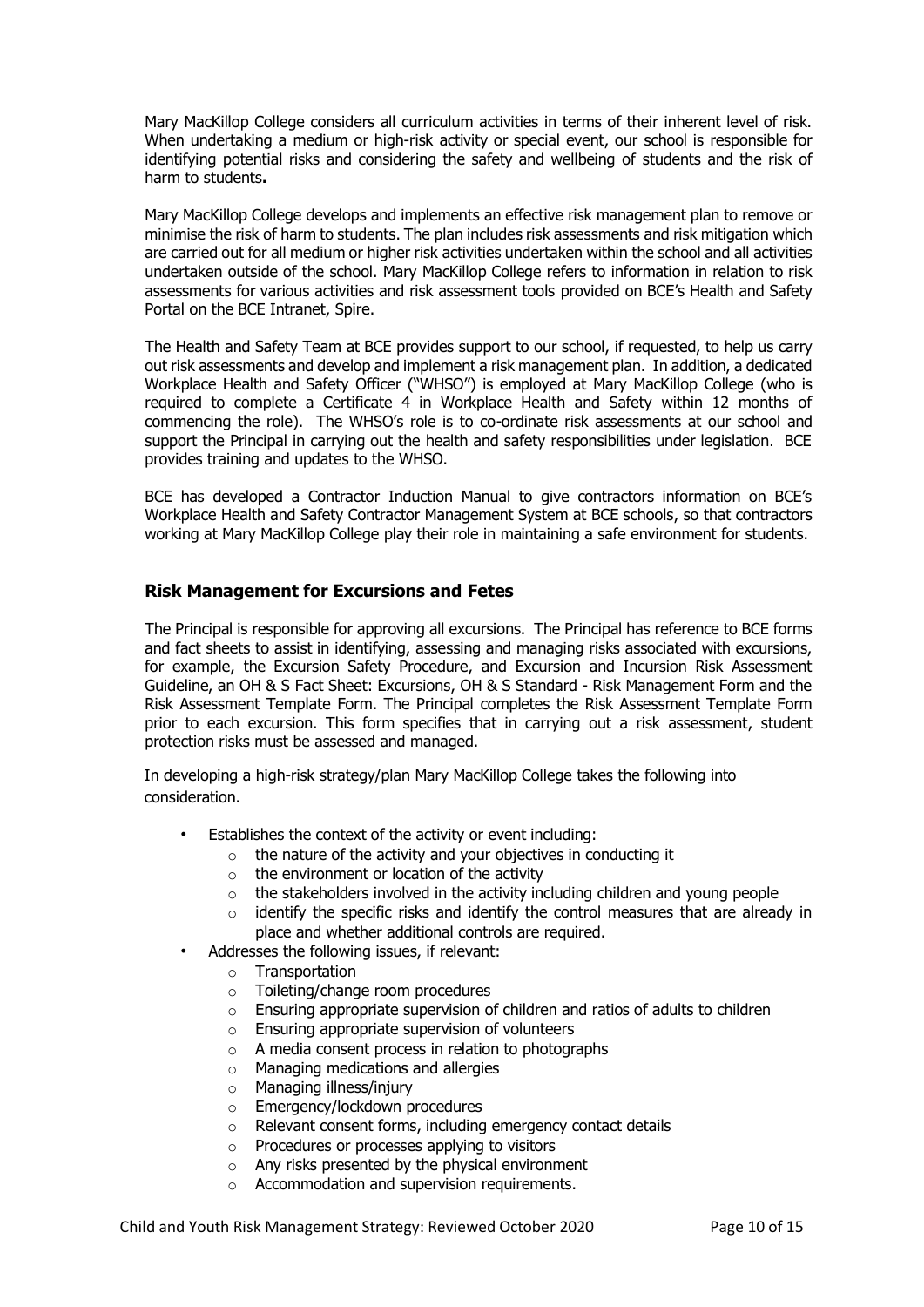The Principal utilises BCE's International Travel procedures to assist in planning for the safety of students participating in international travel.

Students undertaking IDT and hospitality undertake online safety training to assist teachers to ensure that students receive consistent safety training for the use of high-risk equipment in these curriculum areas.

The Principal completes the BCE Fete Safety Planning Checklist prior to a fete taking place. This Fete Safety Planning Checklist assists the Principal in managing the health and safety risks of conducting a fete. The Principal accesses links to relevant information provided on BCE's Health and Safety Portal, to assist in the risk assessment and management process, including the Fireworks Checklist, Mobile Amusement Device Checklist, Contractors Workplace Health and Safety Agreement and information on the hygienic handling of food. A Contractor Agreement – School Fete has been implemented which among other things warrants that all the contractors personnel and approved subcontractors who interact with children and young people at the Fete hold a current Positive Notice blue card and it has no knowledge or reason to believe that any of its personnel or approved subcontractors may have acted inappropriately towards children or young people.

### **Other Strategies to Minimise Risks of Harm**

Mary MacKillop College takes seriously its commitment in relation to the safety and protection of students. BCE has developed policies and procedures to manage risks of harm to students, which our school complies with, for example:

**Supervision** – Mary MacKillop College manages the supervision of students appropriately to ensure that there is adequate supervision of students. Mary MacKillop College follows the BCE information on supervision of students procedure and has appropriate supervision ratios to ensure the safety of students and prevent unsupervised access to children.

### **Supervision Arrangements**

Supervision is in place for all College sanctioned student activities. Before school and after school arranged co-curricular opportunities include sport, music and justice related sessions. Supervisors are allocated to all classes and sessions where the timetabled teacher is temporarily unavailable due to illness or similar. Schedules of replacement supervisors are published daily to all College staff. Classroom spaces and specialist areas are out of bounds at all times unless the designated supervisor is present. The library is open before and after school as published and is a supervised space. Supervisors are allocated with due reference to the nature of the activity being undertaken and the number of participants.

### **Playground Supervision**

Mary MacKillop College regards playground supervision as an important component of the duty of care to be exercised by all teachers acting in a supervisory capacity during the breaks. Playground duty is also regarded in a positive sense as an extension of classroom activity. It provides an opportunity for teachers to observe student behaviour in the playground and to have informal talks with students. Playground duties are designated on individual teacher timetables. There are well defined playground duty areas and expectations of supervisors.

### **Drop Off and Collection of Children**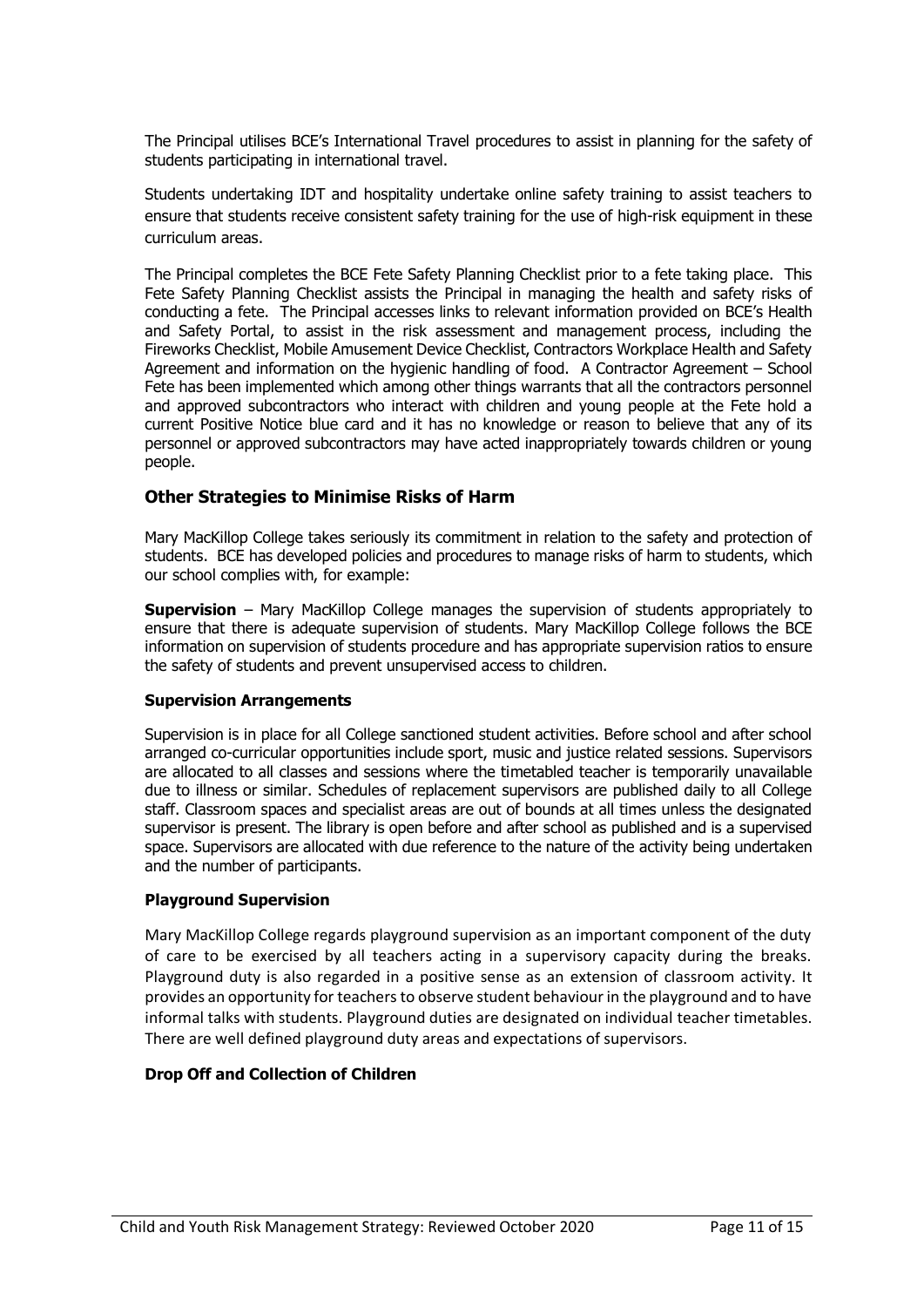To promote safety for all students, Mary MacKillop College does not support the drop off and collection of students outside of the advertised hours of supervision. Drop off areas are well signed and signage directs all visitors to use marked crossings.

### **Procedure Followed in the Event a Child is Not Collected**

Mary MacKillop College will contact parents and all listed contacts to arrange for safe transport for students who are not collected from school or a school event. In the event that contact cannot be made a taxi will be called for the student at the parents' expense. The College will continue to contact parents to ensure the student arrives home safely.

#### **Procedure to be Followed in the Event a Person Responsible for the Collection of a Child is Deemed Unable (for example, intoxication)**

Mary MacKillop College will intervene to protect any student who is to be collected by a person who is deemed unsuitable to collect the student. The College will find an alternative means of transport or alternative family member from the data base to assist the student to get home safely.

**Emergency** – Mary MacKillop College ensures that all employees are briefed to appropriately handle emergency situations and critical incidents in accordance with BCE's Procedures for Responding to Critical Incidents.

**Fire/Lockdown** – Mary MacKillop College ensures that all employees and volunteers are made aware of fire evacuation and lockdown procedures at the school.

**Visitors/Outsiders** – Mary MacKillop College manages visitors to school premises to ensure the safety of employees, students and visitors, including relevant signage and directions, together with procedures for signing in and out of the school in accordance with the BCE information on visitors to school premises.

**Media/Communications strategies** – Mary MacKillop College obtains the permission of parents (media consent) for the use of student photographs and names in any materials issued to the public in printed or electronic form as part of the enrolment process and annually thereafter. Identifying information of students is used in promotional material only with the specific permission of the parents and the students concerned. Mary MacKillop College obtains the specific informed consent of parents for any publication of names and photos of students in the media outside the local school.

**Computer/Internet** - All employees and students at Mary MacKillop College are required to observe the Acceptable Use policy. Mary MacKillop College implements the BCE Acceptable Use of Computer and Internet Resource Consent Form in the school. School employees adhere to BCE's Social Media policy.

**Guidance Counselling Service** – The Guidance Counsellor at our school must obtain Informed Consent from a parent and/or student for participation in any guidance counselling services offered.

**Transport of students by staff** - Transport by employees will require the prior approval of the principal and the written permission of the parents. Principal approval will necessitate risk management involving, for example, an assessment of driver capability, confirmation of current driver's licence, insurance, road worthiness of vehicle, distance involved, any conflict with formal supervisory role for the teacher, gender mix and number of people travelling etc. This list is not exhaustive just indicative. Depending upon the proposed journey there may be other contextual factors to take into account. Transport in emergency circumstances may be acceptable, however, an attempt should be made to obtain the verbal consent of the principal and/or parent.

**Transport of Students by Students** - BCE requires BCE schools with secondary students to develop a policy regarding student motor vehicle drivers and passengers in accordance with BCE's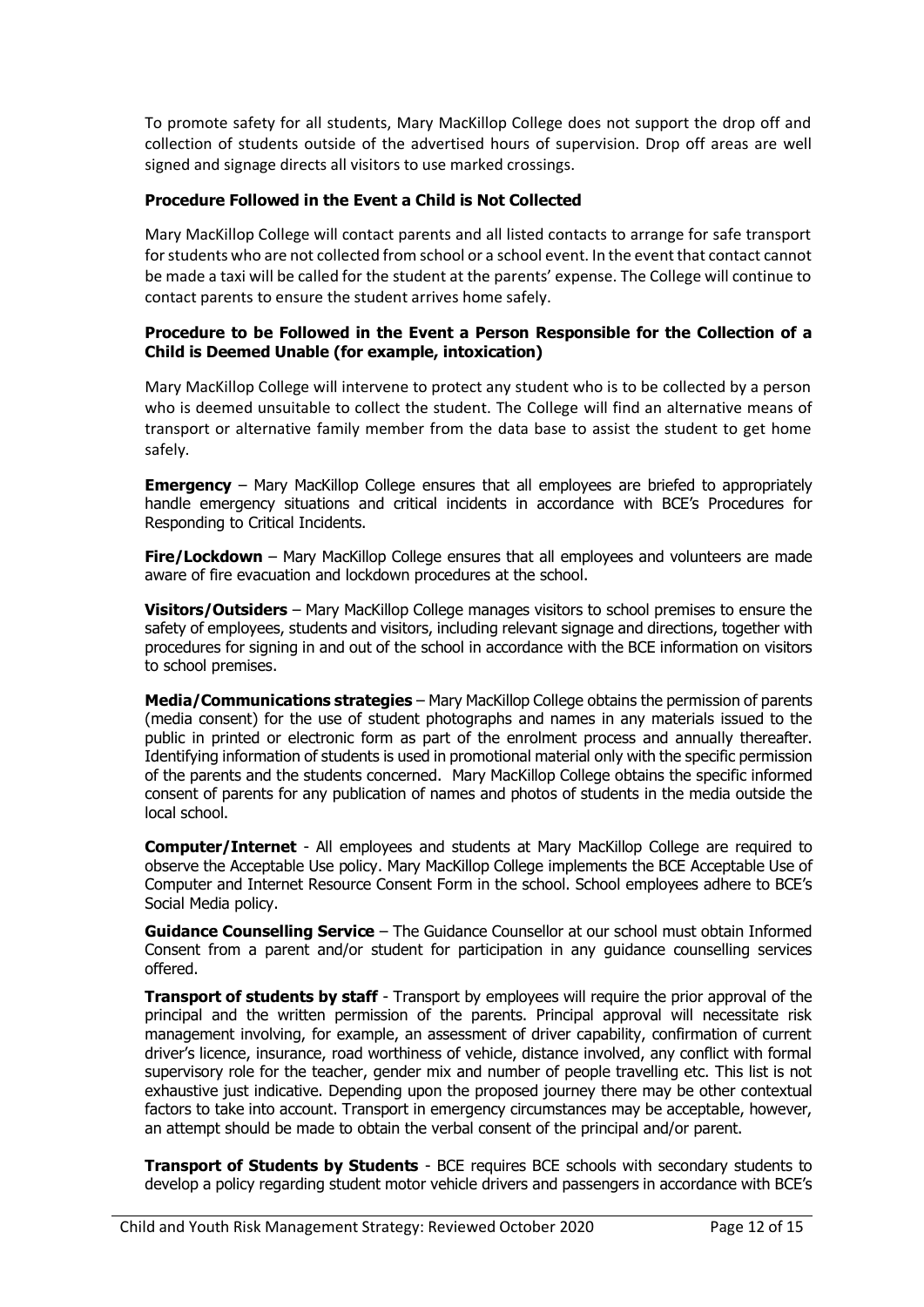information on student drivers Mary MacKillop College observes the following BCE regulations and guidelines.

**Bathrooms and Toilets –** Mary MacKillop College has a range of protocols in place to promote the safety and wellbeing of students in all settings including bathrooms and toilets. Bathrooms and toilets are designated male (staff) and female (staff and students) with accessible facilities being gender neutral. Bathrooms and toilets are supervised within the scope of playground duty and privacy requirements. Staff follow advised guidelines regarding being alone with students, when checking and supervising facilities.

**Managing Injuries, Allergies or Illnesses –** Mary MacKillop College accesses and implements a range of procedures, guidelines, forms and resources to assist schools to effectively manage injuries, allergies and illness. All documents are available on the BCE Intranet, Spire. Examples include:

- Medication to Students Procedure
- The Five Rights of Medication Administration
- Anaphylaxis Guidelines for School Staff
- Letter for Parents and Carers template
- Authorisation to Contact Medical Practitioner
- Medication Administration Request Form
- Individual Health Care Plan
- Student Medication Register Template
- Anaphylaxis Guidelines for School Staff
- Diabetes Emergency Response Guidelines
- Epilepsy Emergency Response Guidelines
- Asthma Emergency Response Guidelines
- Authority for Administering Paracetamol
- Queensland Health Authority Authorisation to Obtain Possess and Administer an Adrenaline Auto Injector
- Action Plan for Anaphylaxis
- First-Aid Infection Control Guideline
- First-Aid Kits and Facilities Guideline
- Guide to First Aiders in Schools
- Annual School First Aid Assessment
- Designated First Aider Notice
- First-Aid Training Register
- Infection Control and First Aid Health and Safety Checklist
- Managing Head Injuries
- Incident Reporting and Investigation Procedure
- Incident and Injury Reporting Flowchart
- Guide to Incident Investigation
- Incident and Injury Investigation Report
- Incident System Access Request Form
- WSS Incident and Injury Reporting Form
- Notifiable Incidents Poster
- Resources for Anaphylaxis, Asthma and Diabetes can be found in the References section of Student Medications its Related Links in Spire.

**Confidential management of student information -** School employees are required to handle private and confidential information in relation to students and parents/guardians in accordance with the BCE Privacy Policy and BCE Code of Conduct.

# **PART 4: CONSISTENCY**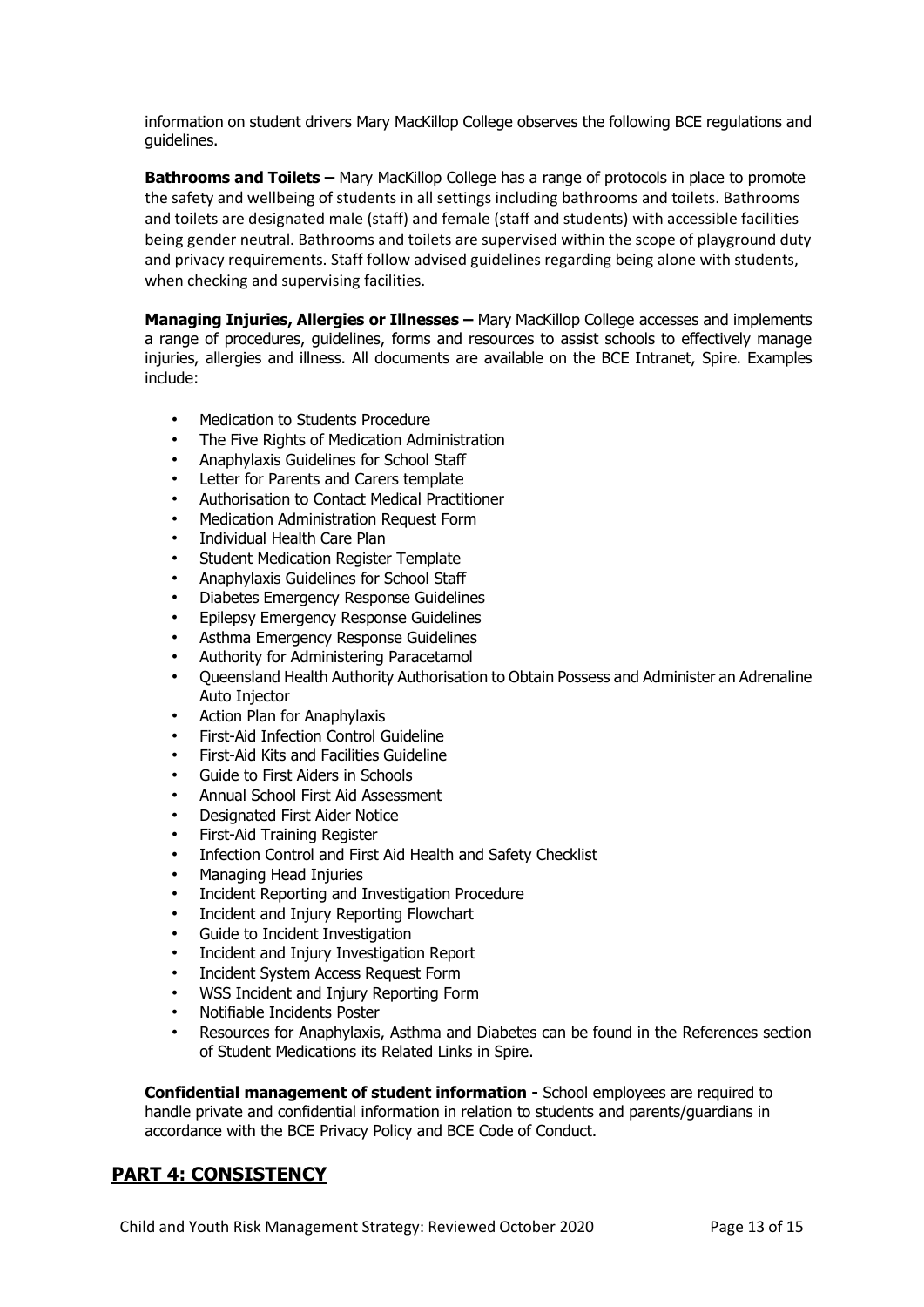# **Policies and procedures for compliance with Chapters 7 and 8 of the Working with Children (Risk Management and Screening) Act 2000** (mandatory requirement 6)

### **Working with Children Card (Positive Notice blue card) Requirements and Employee and Volunteer Register**

Mary MacKillop College complies with BCE's Working with Children Check (Blue Card Screening) Procedure (The Procedure) which details BCE's requirements in accordance with the *Working with* Children (Risk Management and Screening) Act 2000 to ensure that required personnel hold a Working with Children Card (Positive Notice blue card).

From 31 August 2020 all non-teaching employees, volunteers (unless exempt) and trainee students who work at Mary MacKillop College with children under 18 years of age are required by our school to obtain working with children clearance and hold a Working with Children Card (Positive Notice blue card) before an offer of employment is made and prior to working with children. The 'No Card, No Start' provisions apply to:

- all school-based BCE employees who are not registered with either the Queensland College of Teachers or the Australian Health Practitioner Regulation Agency;
- volunteers (who are not parents of children attending the school);
- preservice teachers undertaking practical experience as part of compulsory academic course requirements;
- self-employed people, paid employees and volunteers whose usual duties include, or are likely to include, the teaching, coaching or tutoring of a child, on a commercial basis;(MMC needs this register)
- students who undertake formal traineeships as part of their studies which involve work in child related employment, including conducting sport and recreation activities directed at children; and
- school board members (excluding current parents on a board at their own child's school).

BCE records Working with Children Card (Positive Notice blue card) information for all paid employees. Mary MacKillop College maintains a register of all employees required to hold a Working with Children Card (Positive Notice blue card) or exemption card and is responsible for linking the employee to the school via the Blue Card Services Organisation Portal.

Mary MacKillop College maintains a register for all volunteers, including those who are exempt from holding a Working with Children Card (Positive Notice blue card). This will generally be volunteering parents of a child attending the school. Volunteers who require a Working with Children Card (Positive Notice blue card) under the *Working with Children (Risk Management and* Screening) Act 2000 must obtain the Working with Children Card (Positive Notice blue card) before commencing volunteer work and need to be linked by the school via the Blue Card Services Organisation Portal.

# **Procedures for reviewing the Child and Youth Risk Management Strategy**

To ensure that Mary MacKillop College Child and Youth Risk Management Strategy remains current and effective, this strategy is monitored and reviewed annually. Also, in the event that Mary MacKillop College identifies concerns, particularly following an incident, Mary MacKillop College's Child and Youth Risk Management Strategy will be reviewed, and any actions documented.

Issues to be considered in the review may include:

whether BCE and school policies and procedures were followed;